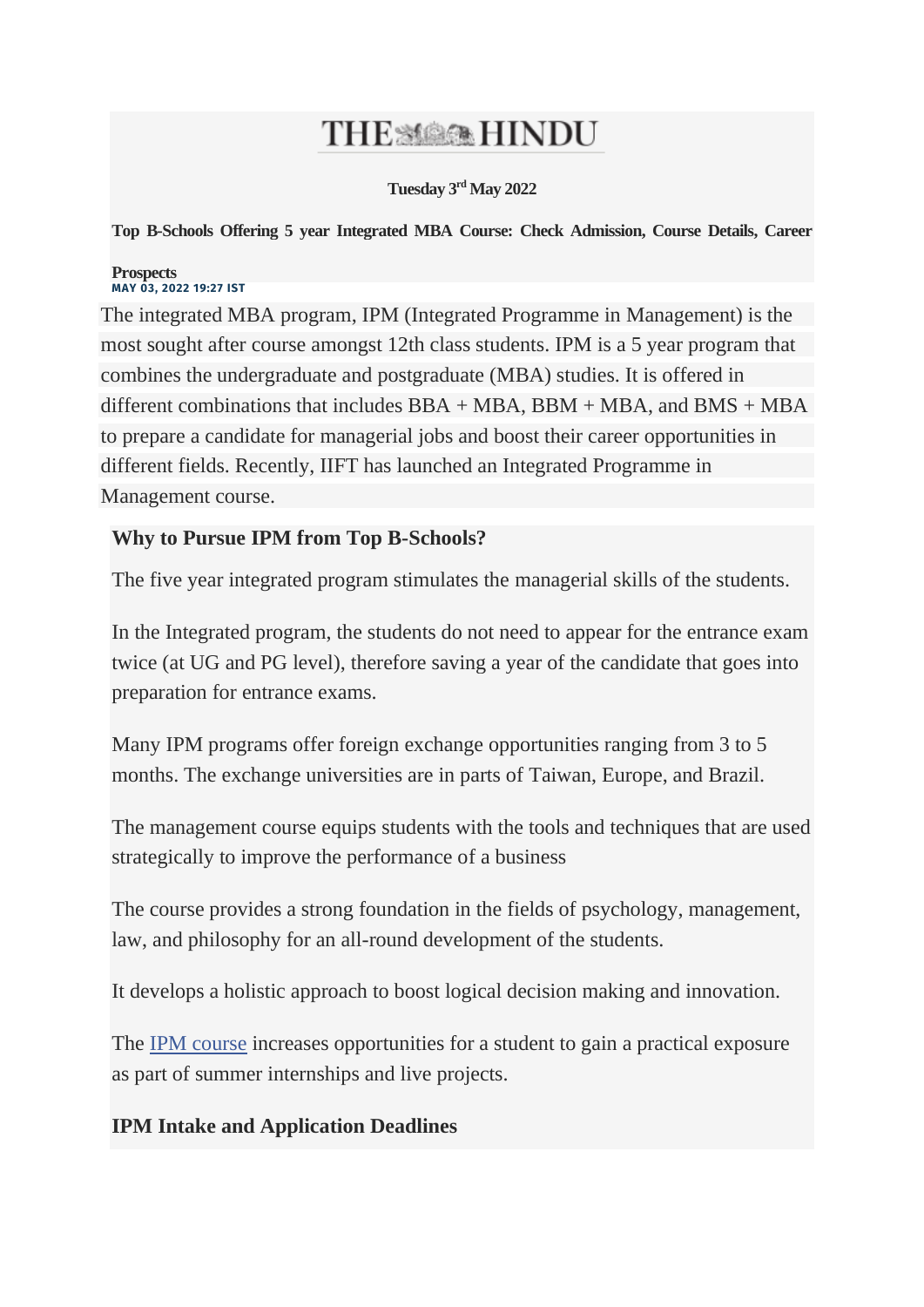| <b>College Name</b>                            | Last Date to apply<br>for IPM   | <b>Entrance Exam</b><br>Date | Intake                   |  |
|------------------------------------------------|---------------------------------|------------------------------|--------------------------|--|
| <b>IIM</b> Indore                              | May 21, 2022                    | July 02, 2022                | 150                      |  |
| <b>IIM Ranchi</b>                              | May 21, 2022                    | July 02, 2022                | 120                      |  |
| IIM Jammu                                      | <b>June 2022</b><br>(Tentative) | August 2022<br>(Tentative)   | 60                       |  |
| IIM Bodh Gaya                                  | <b>June 2022</b><br>(Tentative) | August 2022<br>(Tentative)   | 60                       |  |
| <b>IIM Rohtak</b>                              | May 12, 2022                    | June 26, 2022                | 160                      |  |
| <b>IIFT</b> Delhi                              | May 21, 2022                    | July 02, 2022                | 40                       |  |
| <b>NMIMS Mumbai</b>                            | June 19, 2022                   | $\overline{a}$               | $\overline{\phantom{0}}$ |  |
| Nirma University<br>Institute of<br>Management | May 21, 2022                    | July 02, 2022                | 180                      |  |

### **Basic Eligibility Criteria for Admission to IIMs and NMIMs**

In order to enroll in the IPM program, the candidate needs to pass their Class 12th exams. Following this, they will have to clear the relevant entrance-based exams or merit scores as required by the colleges. The merit list will be prepared on the basis of the academic profile of a student and their entrance scores.

Many colleges including IIFT, IIM Ranchi, and Nirma University also accept scores of IPMAT. It is an entrance exam for admission to the 5 year Integrated Programme in Management at IIM Indore.

IIM Jammu and IIM Bodh Gaya offers admission to the IPM program on the basis of JIPMAT. The Joint Integrated Programme in Management Admission Test is conducted by National Testing Agency (NTA) on the basis of the curriculum of Class 12th.

[NMIMS Mumbai](https://collegedunia.com/university/25716-narsee-monjee-institute-of-management-studies-nmims-deemed-to-be-university-mumbai) offers admission to their IPM program on the basis of scores in the National Test for Programs After Twelfth (NPAT).

### **IPM Course Structure**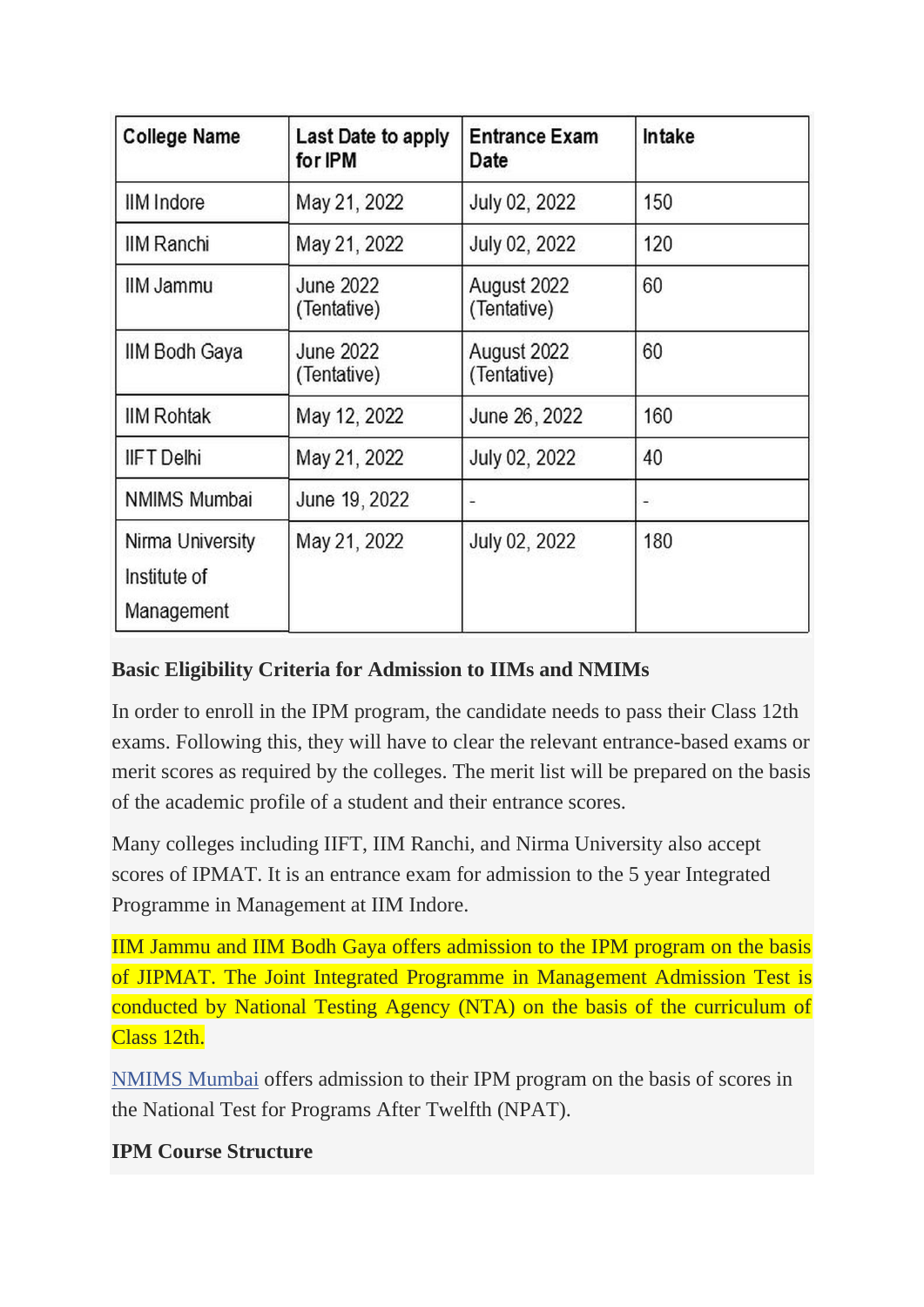The first three years of the course generally focus on building the management foundations of a student. The core fundamentals taught include subjects such as Mathematics, Statistics, Economics, along with other subjects such as Political Science, Psychology, Literature, Language, Sociology, Humanities, and Fine Arts. The students are taught the skills that will help them attain positions of responsibility..

The last two years of the course is mainly focused on training the students with the core management skills. The core subjects include Finance, Communication, Accounting, Economics, Marketing, Strategy, International Trade, Quantitative Techniques, Information Systems,Operations Management, Operational Behaviour and Human Resource (HR).

# **Top Colleges offering IPM Course in India**

Apart from IIMs and IIFT, there are other colleges offering IPM Course are mentioned in the table below:

| Institute                                      | Course               | Selection Criteria Fees (in INR) |                                                                                                                         | Average CTC |
|------------------------------------------------|----------------------|----------------------------------|-------------------------------------------------------------------------------------------------------------------------|-------------|
| <b>IIM</b> Indore                              | <b>IPM</b>           | <b>IPMAT Score</b>               | 30.51 Lakhs                                                                                                             | 25.01 LPA   |
| IIM Ranchi                                     | <b>IPM</b>           | <b>SAT /IPMAT score</b>          | 16 Lakhs                                                                                                                | 14.69 LPA   |
| IIM Jammu                                      | <b>IPM</b>           | <b>JIPMAT Score</b>              | INR 14.5 lakh for first three<br>years. For the next two<br>years, Course Fee<br>applicable to that of MBA<br>course    | 10.34 LPA   |
| <b>IIM Bodh Gaya</b>                           | <b>IPM</b>           | <b>JIPMAT Score</b>              | 28.50 Lakhs                                                                                                             | 12.36 LPA   |
| <b>IIM Rohtak</b>                              | IPM                  | IPM Aptitude Test<br>score       | 20.40 Lakhs                                                                                                             | 15.92 LPA   |
| <b>IIFT</b> Delhi                              | <b>IPM</b>           | <b>IPMAT Score</b>               | 4 Lakhs per year for first<br>three years. For the next<br>two years, Course Fee<br>applicable to that of MBA<br>course |             |
| <b>NMIMS Mumbai</b>                            | BBA+MMS              | <b>NPAT score</b>                | 40 Lakh                                                                                                                 |             |
| Nirma University<br>Institute of<br>Management | BBA+MBA (Integration | <b>IPMAT/UGAT</b>                | 17.07 Lakh                                                                                                              | 9 LPA       |

# **How to enroll for IPM courses?**

The mode of admission for the IPM course varies according to the specific college one is applying for.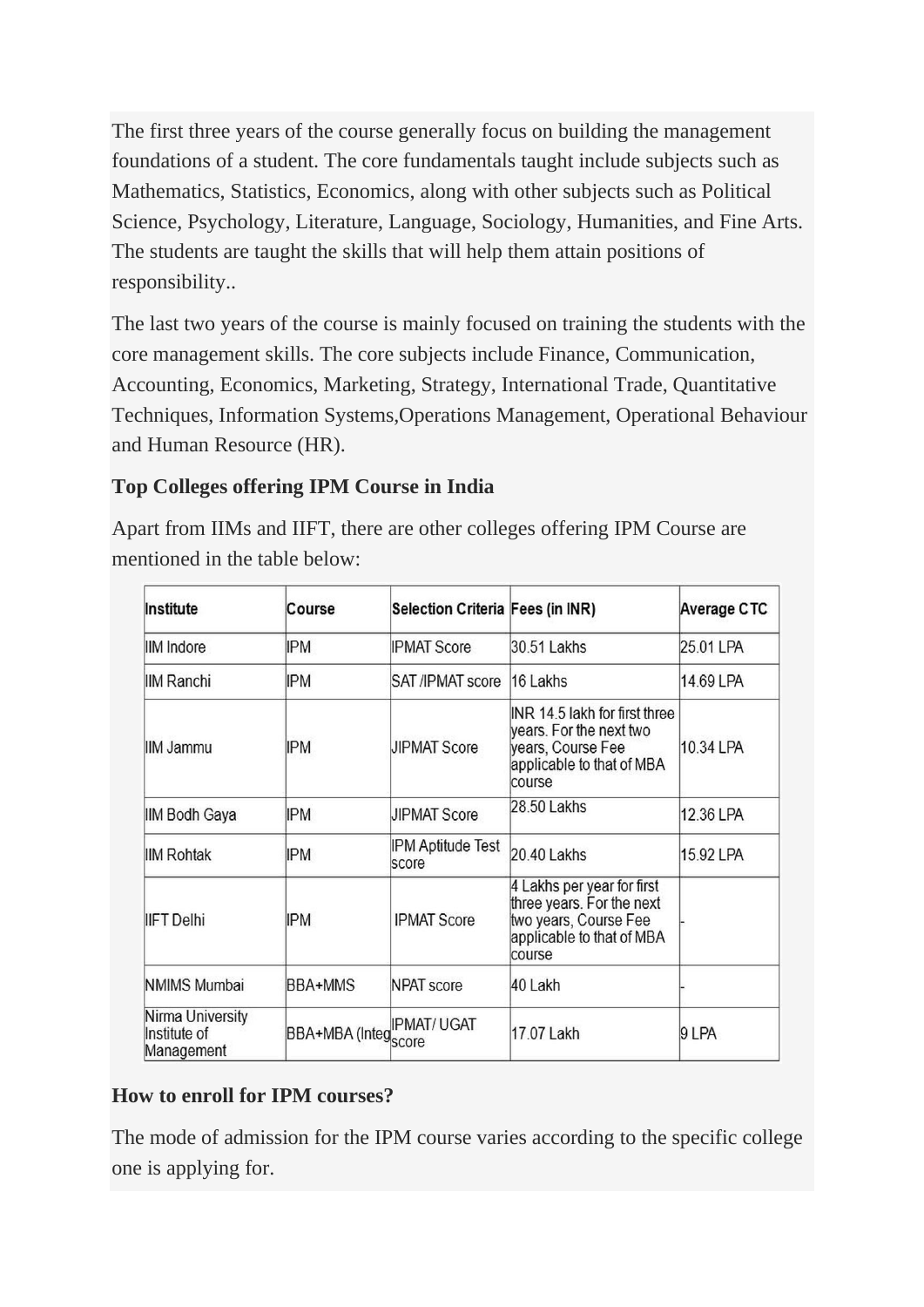The aspirants of the program can check the exam requirements for the detailed admission process or selection procedure.

Some colleges offer admission based on the percentage obtained in Class 12 while others on the basis of the rank in the entrance examination.

The application for the course can be filled online on the website of the college one is applying for.

After clearing the exam or the merit criteria, one needs to appear for a personal interview with the admissions team which will eventually decide the selection of the candidate.

# **IPM Placement Trends - IIM Indore**

The highest packages offered at [IIM Indore](https://collegedunia.com/university/25665-indian-institute-of-management-iim-indore) in the 2022 placement drive for the IPM program stood at Rs 49 lakh. With 100% placement rate, the average package (Rs. 25.01 lakh) offered saw a rise of 6 percent as compared to the last year. The candidates were placed in various domains including finance, HR, Analytics, IT, management, sales and marketing

### **IPM Course - Career Prospects**

As IPM graduates are skilled in various sectors like sales and marketing, HR, finance, accounting, and retail, this boosts their job prospects. IPM course prepares students for managerial positions and job roles such as:

- Management Consultant
- Digital Marketing Manager
- HR Manager
- Retail Manager
- Business Head
- Sales Manager

Budding entrepreneurs can also benefit from the programme as it helps them understand the working of a business and its management. The average package offered to an IPM graduate starts from INR 18 Lacs.